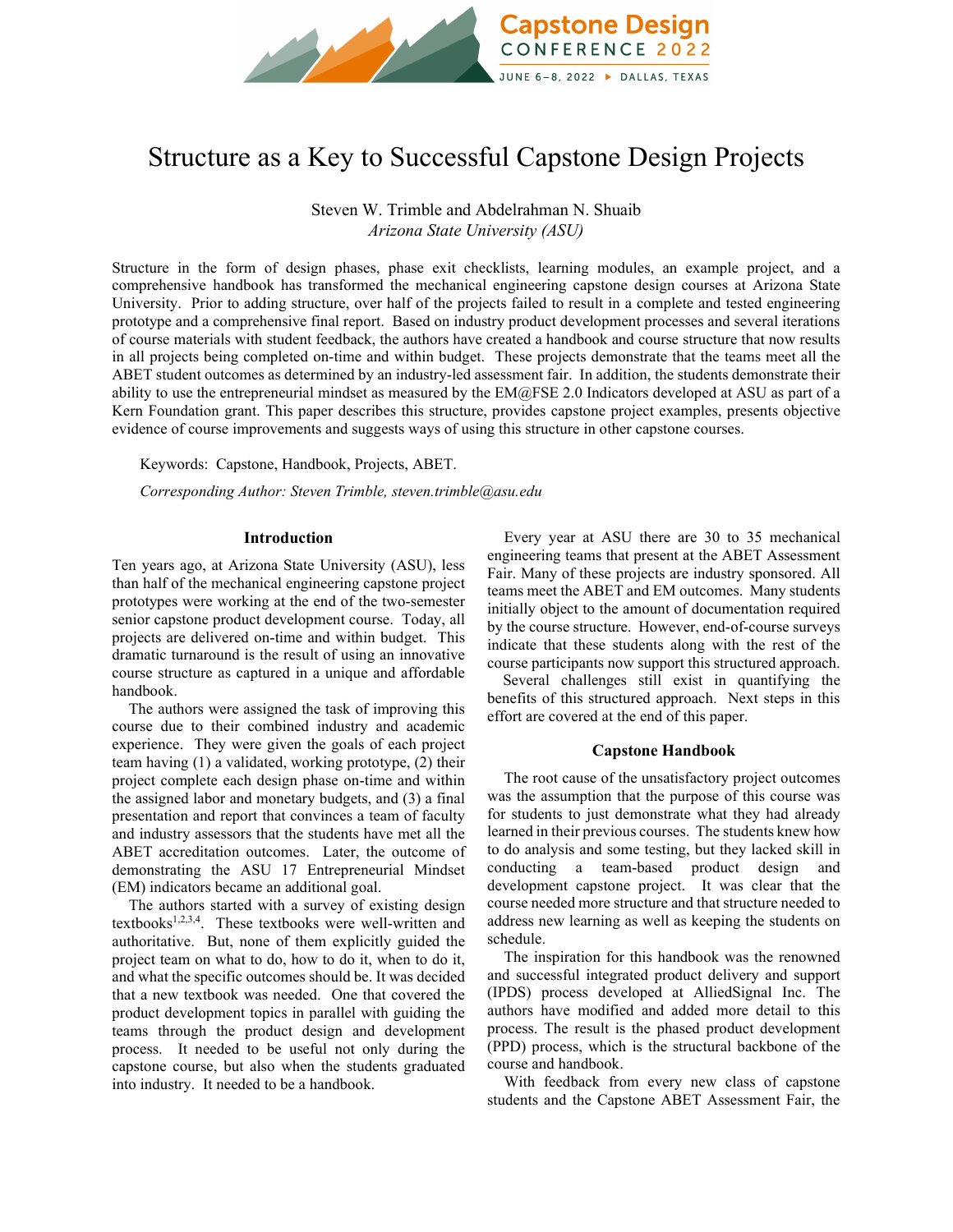handbook has evolved into a published book: *Product Design and Development Handbook: An Innovative, Entrepreneurial, and Structured Approach for Engineering Capstone and Industry Projects5 .*

This handbook leads the students through 44 learning modules. Each module starts with a lesson plan that includes an overview, learning objectives, pre-lecture individual assignment, post-lecture team assignment, and team deliverables. Both individual and team assignments for each module reinforce new learning as well as keep the team moving forward in preparing their project deliverables. Each project phase ends with a design review and the completion of a phase exit checklist. Individual and team reflection is a part of each assignment. The handbook integrates the engineering portion of product development into the larger process of product commercialization. Special emphasis is given to helping students gain an Entrepreneurial Mindset as developed by the Kern Entrepreneurial Engineering Network (KEEN)<sup>6</sup>. In addition to covering design, the book also addresses the important tasks of manufacturing, and developing and validating an engineering prototype. These activities are documented in an engineering prototype build book.

## **Capstone structure**

This discussion of capstone structure starts with a description of the PPD process. This is followed by an explanation of how the course is divided into 44 learning modules. The paper also explains how the topics of the Goldsmith Commercialization Model, and the Entrepreneurial Mindset are key parts of the overall course structure.

Based on student feedback, an example product design and development example in the form of a travel iron was also added to the structure.

## **PPD process**

As shown in Figure 1, the product development process is divided into six phases. Each phase has specific deliverables and culminates with the completion of a phase exit checklist and design review. During the first semester, each team forms, selects a project based on the National Academy of Engineering's Grand Challenges list, prepares a proposal and completes conceptual and preliminary design. There is not enough time during the second semester for design teams to take their projects all the way to production. Instead, the team selects key aspects of the production design to be featured in an engineering prototype that is part of the detailed design phase.

The engineering prototype is designed and manufactured during the first two-thirds of the second semester. This leaves adequate time for the unit to undergo development testing and the validation testing to

ensure that the prototype meets all its engineering requirements.

At the end of each phase, the team prepares a draft of the applicable section of the final report. A detailed outline for the contents of the final report is included in the handbook. The team also presents a design review to the class and has their phase exit checklist reviewed and approved by the instructor. The course ends with the ABET Assessment Fair where each team presents their design to an industry panel of evaluators. Each team also submits a comprehensive final report and project notebook.



Figure 1. Phased Product Development Process

# **Learning modules**

The learning modules provide an easy way for the capstone student or self-learner to study the material and conduct the project tasks. When this handbook is used in an academic setting, there is usually a lecture associated with each module. These lectures reinforce the concepts covered in the handbook; however, the reader can still receive the benefits of the lesson modules without the lectures. Table 1 lists the modules. Modules 1 through 28 are covered in the first semester.

#### **Commercialization and the entrepreneurial mindset**

An important part of the course structure is putting the engineering portion of product development into the broader context of commercializing the product. This is done by introducing the Goldsmith Model of Commercialization<sup>7</sup>. . Figure 2 shows how this is accomplished. The idea of the engineer approaching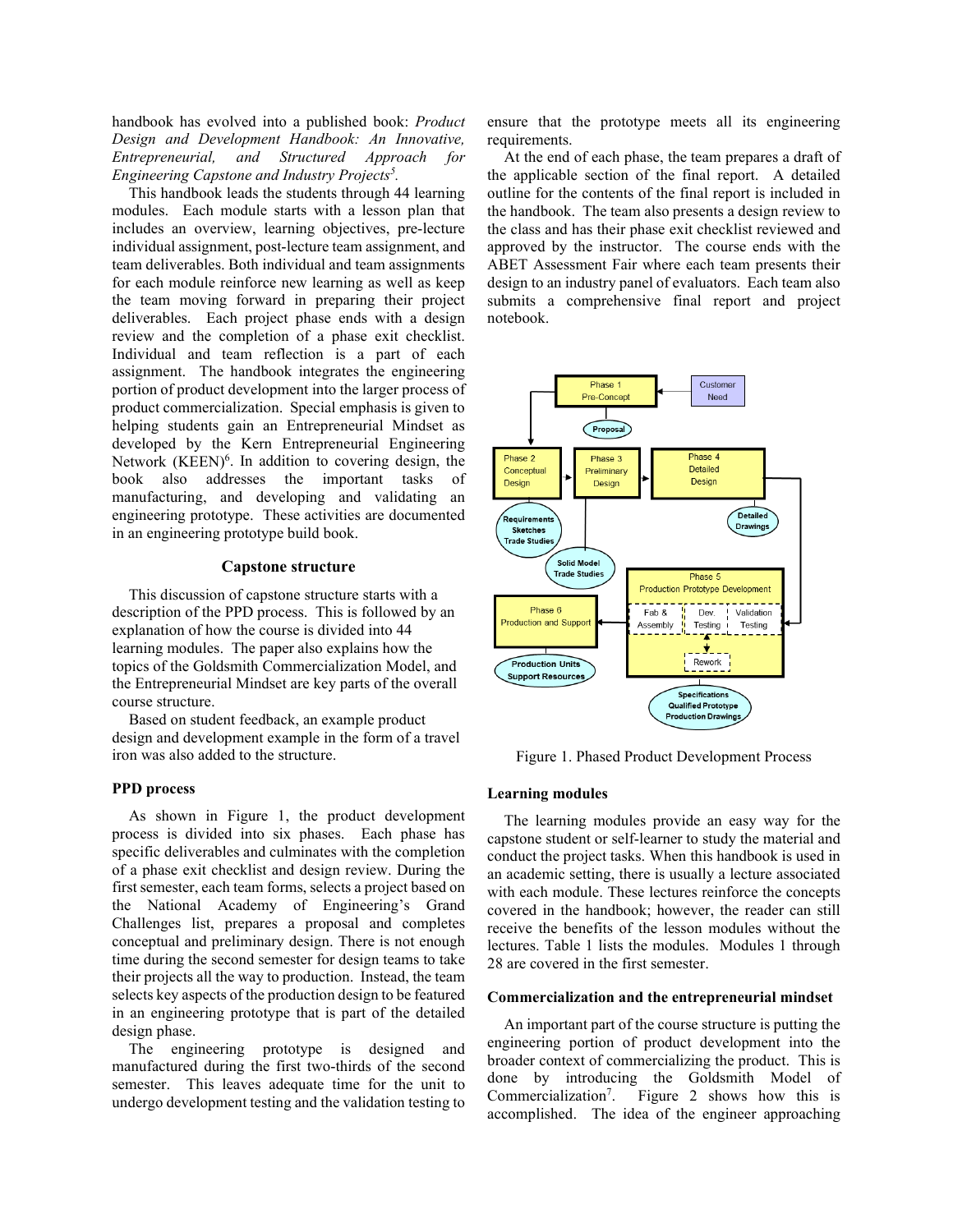product development with an Entrepreneurial Mindset has been embraced by Arizona State University

Table 1. List of Learning Modules

| <b>Module</b>  |                                                                            |  |  |  |  |  |  |
|----------------|----------------------------------------------------------------------------|--|--|--|--|--|--|
| No             | <b>Title</b>                                                               |  |  |  |  |  |  |
| 1              | Introduction to the Handbook and Course                                    |  |  |  |  |  |  |
| $\overline{2}$ | Starting Work on the Proposal (Phase 1)                                    |  |  |  |  |  |  |
| 3              | <b>Project Selection</b>                                                   |  |  |  |  |  |  |
| 4              | Selecting the Project Preconcept                                           |  |  |  |  |  |  |
| 5              | Preparing the Project Proposal                                             |  |  |  |  |  |  |
| 6              | <b>Project Schedules and Budgets</b>                                       |  |  |  |  |  |  |
| 7              | <b>Finalizing the Proposal</b>                                             |  |  |  |  |  |  |
| 8              | <b>Completing Phase 1</b>                                                  |  |  |  |  |  |  |
| 9              | Introduction to Phase 2: Conceptual Design                                 |  |  |  |  |  |  |
| 10             | Capturing the Voice of the Customer                                        |  |  |  |  |  |  |
| 11             | <b>Updating Requirements with QFD</b>                                      |  |  |  |  |  |  |
| 12             | <b>Exploring the Design Space</b>                                          |  |  |  |  |  |  |
| 13             | Selecting and Analyzing the Conceptual Design                              |  |  |  |  |  |  |
| 14             | Completing Phase 2: Conceptual Design                                      |  |  |  |  |  |  |
| 15             | Introduction to Phase 3: Preliminary Design and Planning                   |  |  |  |  |  |  |
| 16             | Design Drivers and Commercial off the Shelf (COTS) Components: Part 1      |  |  |  |  |  |  |
| 17             | Design Drivers and COTS Components Selection: Part 2                       |  |  |  |  |  |  |
| 18             | Product Baseline Preliminary Design: Part 1                                |  |  |  |  |  |  |
| 19             | Product Baseline Preliminary Design: Part 2                                |  |  |  |  |  |  |
| 20             | Updating the Requirements Matrix: Part 1                                   |  |  |  |  |  |  |
| 21             | Updating the Requirements Matrix: Part 2                                   |  |  |  |  |  |  |
| 22             | Systems Engineering and RMS Analyses                                       |  |  |  |  |  |  |
| 23             | FMEA, DFMA, and DTC: Part 1                                                |  |  |  |  |  |  |
| 24             | FMEA, DFMA, and DTC: Part 2                                                |  |  |  |  |  |  |
| 25             | FMEA, DFMA, and DTC: Part 3                                                |  |  |  |  |  |  |
| 26             | Final Preliminary Design and Commercialization                             |  |  |  |  |  |  |
| 27             | End-of-Phase 3 Deliverables                                                |  |  |  |  |  |  |
| 28             | Preliminary Design Review and Exiting Phase 3                              |  |  |  |  |  |  |
|                | <b>Module</b>                                                              |  |  |  |  |  |  |
| No.            | <b>Title</b>                                                               |  |  |  |  |  |  |
| 29             | Phase 4 Plan, Prototype Scope and Requirements                             |  |  |  |  |  |  |
| 30             | Prototype Analyses, Long Lead Hardware, and Manufacturing Methods          |  |  |  |  |  |  |
| 31             | Prototype/Test Rig Dwgs, Plans & DR4 Preparation                           |  |  |  |  |  |  |
| 32             | Starting Manufacturing, Prototype Testing Procedures and Conducting DR4    |  |  |  |  |  |  |
| 33             | Engineering Prototype Build Book                                           |  |  |  |  |  |  |
| 34             | Incoming Inspection and Manufacturing Troubleshooting                      |  |  |  |  |  |  |
| 35             | Deviations and Mid-Course Adjustments                                      |  |  |  |  |  |  |
| 36             | Prototype Assembly, Inspection Forms and DR5 Preparations                  |  |  |  |  |  |  |
| 37             | Prototype First Article Inspection, DR5 Presentation and Final Report Work |  |  |  |  |  |  |
| 38             | Testing Issues and Repair/Rework                                           |  |  |  |  |  |  |
| 39             | Test Analyses/Reporting and Updating Engineering Prototype Drawings        |  |  |  |  |  |  |
| 40             | Validation Testing and DR6 Preparations                                    |  |  |  |  |  |  |
| 41             | Conducting DR6 and Completing the Final Report                             |  |  |  |  |  |  |
| 42             | Preparation of Phase 4 Drawing Package and Project Final Presentation      |  |  |  |  |  |  |
| 43             | <b>End of Project Deliverables</b>                                         |  |  |  |  |  |  |
| 44             | End of Project Deliverables Due                                            |  |  |  |  |  |  |

through the Kern Engineering Entrepreneurial Network. The Entrepreneurial Mindset is a key part of the mechanical engineering capstone course structure. The Fulton Schools of Engineering (FSE) at ASU has identified 17 indicators of EM  $(EM@FSE 2.0)^8$ . These indicators are described in the handbook, and they are included in each phase's exit checklist.

### **Travel iron as a design and development example**

During the evolution of this course structure, students suggested that a specific example project in the handbook would be helpful in preparing the required course deliverables. To satisfy this need, the authors selected the design and development of a travel iron as an example.

| Phased Product Development (PPD) Process |                                 |                                          |                               |  |                                 |  |                           |  |                                      |
|------------------------------------------|---------------------------------|------------------------------------------|-------------------------------|--|---------------------------------|--|---------------------------|--|--------------------------------------|
| Phase 1<br>Pre-Concept                   | Phase 2<br>Conceptual<br>Design | Phase 3<br>Preliminary<br>Design         | Phase 4<br>Detailed<br>Design |  | Phase 5<br>Development          |  |                           |  | Phase 6<br>Production and<br>Support |
| Stage 1<br>Investigation                 | Stage 2<br>Feasibility          | Stage 3<br>Development                   |                               |  | Stage 4<br>Introduction         |  | Stage 5<br>Growth         |  | Stage 6<br>Maturity                  |
| Technology<br>Analysis                   | Technology<br>Feasibility       | Engineering<br>Prototype                 |                               |  | Pre-<br>Production<br>Prototype |  | Production                |  | Production<br>Support                |
| Market<br><b>Needs</b><br>Assessment     | Market<br>Study                 | Strategic<br>Market<br>Plan              |                               |  | Market<br>Validation            |  | Sales and<br>Distribution |  | Market<br>Diversification            |
| Venture<br>Assessment                    | Economic<br>Feasibility         | <b>Strategic</b><br><b>Business Plan</b> |                               |  | <b>Business</b><br>Start-Up     |  | <b>Business</b><br>Growth |  | Market<br>Maturity                   |
| <b>Goldsmith Commercialization Model</b> |                                 |                                          |                               |  |                                 |  |                           |  |                                      |

| Figure 2. PPD Applied to the Goldsmith |
|----------------------------------------|
| Commercialization Model                |

Students found this example project to be especially helpful in understanding how to identify candidate conceptual designs using a morphological chart as shown in Figure 3. This step is preceded by constructing function block diagrams of the product based on the list of product requirements, which are determined from the voice of the customer (VOC) using quality function deployment (QFD) and house of quality (HOQ) tools. The functions derived from the function block diagrams are used in the morphological chart to identify the candidate conceptual designs as shown in the referenced Figure 3.

# **Key Features of the Course**

A major feature of the capstone design course is that the attributes of "thinking like an engineer" and meeting the sponsor's expectations are emphasized throughout the course and handbook and paired with industry examples.

Each phase starts with a plan including its tasks, time allocation, schedule, team member assignments of these tasks, and specific phase outcomes. The outcome of PPD Phase 1 is a project proposal to secure funding from the sponsor, or client. The conceptual design in Phase 2 includes developing the phase plan, capturing the voice of the customer, exploring the design space, selecting, and analyzing the conceptual design to ensure it meets all engineering design requirements. The preliminary design in Phase 3 takes the conceptual design and turns it into a specific product design with the goal of it being the best configuration to meet the engineering requirements and approach an optimum goal function as established during Phase 2. Figure 4 shows the flow of the preliminary design process, which covers many tasks of design for X.

On completing the preliminary design, the team starts Phase 4, where any final detailed analyses are completed, and a complete package of production drawings is prepared. It should be noted that, due to its limited budget and time resources, the capstone course goes only through Phase 4. A key task in Phase 4 is deciding what